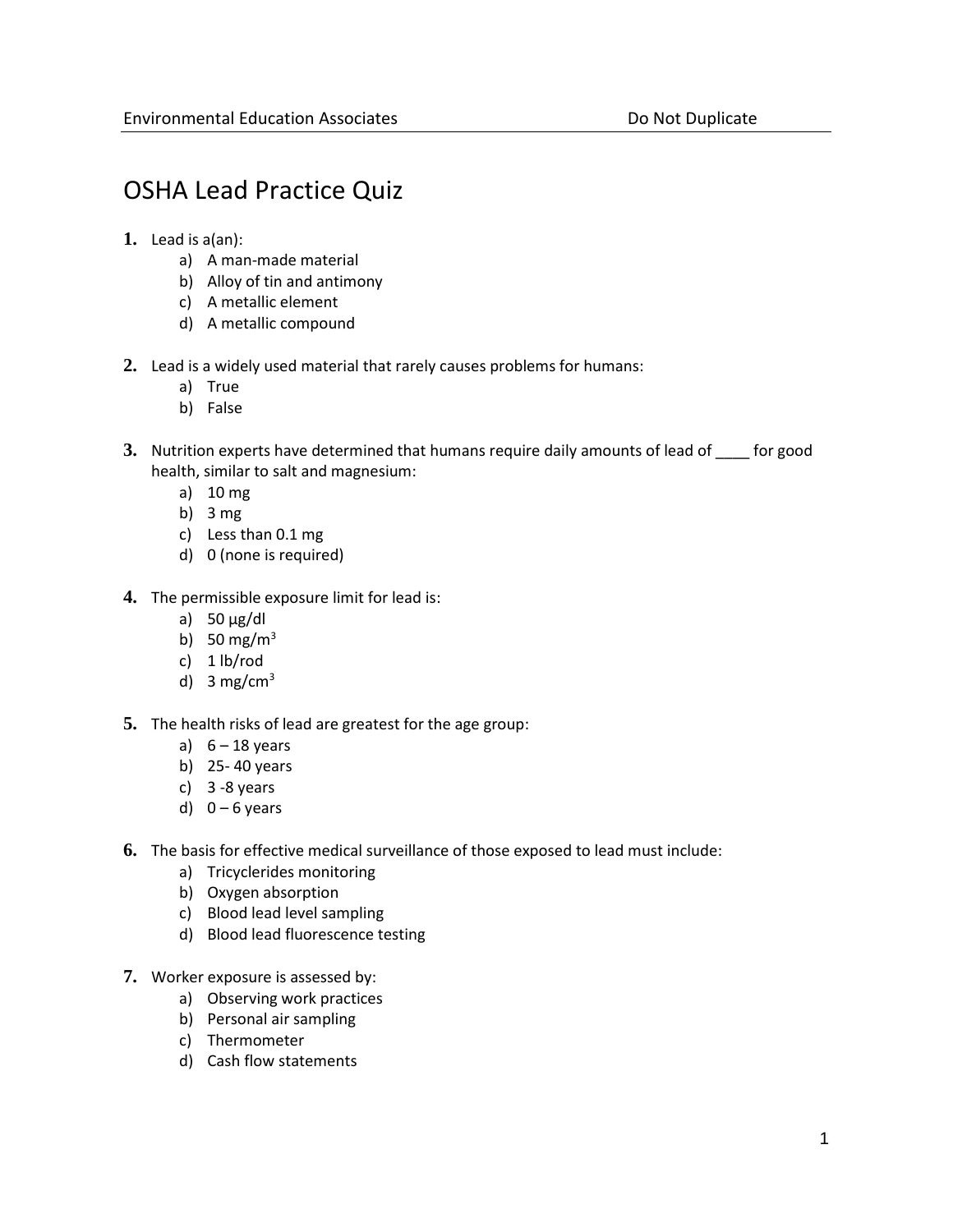- **8.** Severe behavioral disorders may be the result of lead poisoning:
	- a) True
	- b) False
- **9.** Worker exposure can be controlled by:
	- a) Using hand wash stations
	- b) Using proper respirators
	- c) Not eating or smoking in the work area
	- d) All the above
- **10.** Employees must wash hands and face prior to eating:
	- a) True
	- b) False
- **11.** Employees should notify their employer immediately of signs or symptoms of lead poisoning:
	- a) True
	- b) False
- **12.** Dry sweeping a work area with a broom is the preferred method of cleaning areas contaminated with lead dust
	- a) True
	- b) False
- **13.** Permissible exposure limits are established by your employer
	- a) True
	- b) False
- 14. You are responsible for providing the necessary protective clothing for your job
	- a) True
	- b) False
- 15. If you notice an increase in breathing resistance, it is probably time to change your respirator's filter(s):
	- a) True
	- b) False